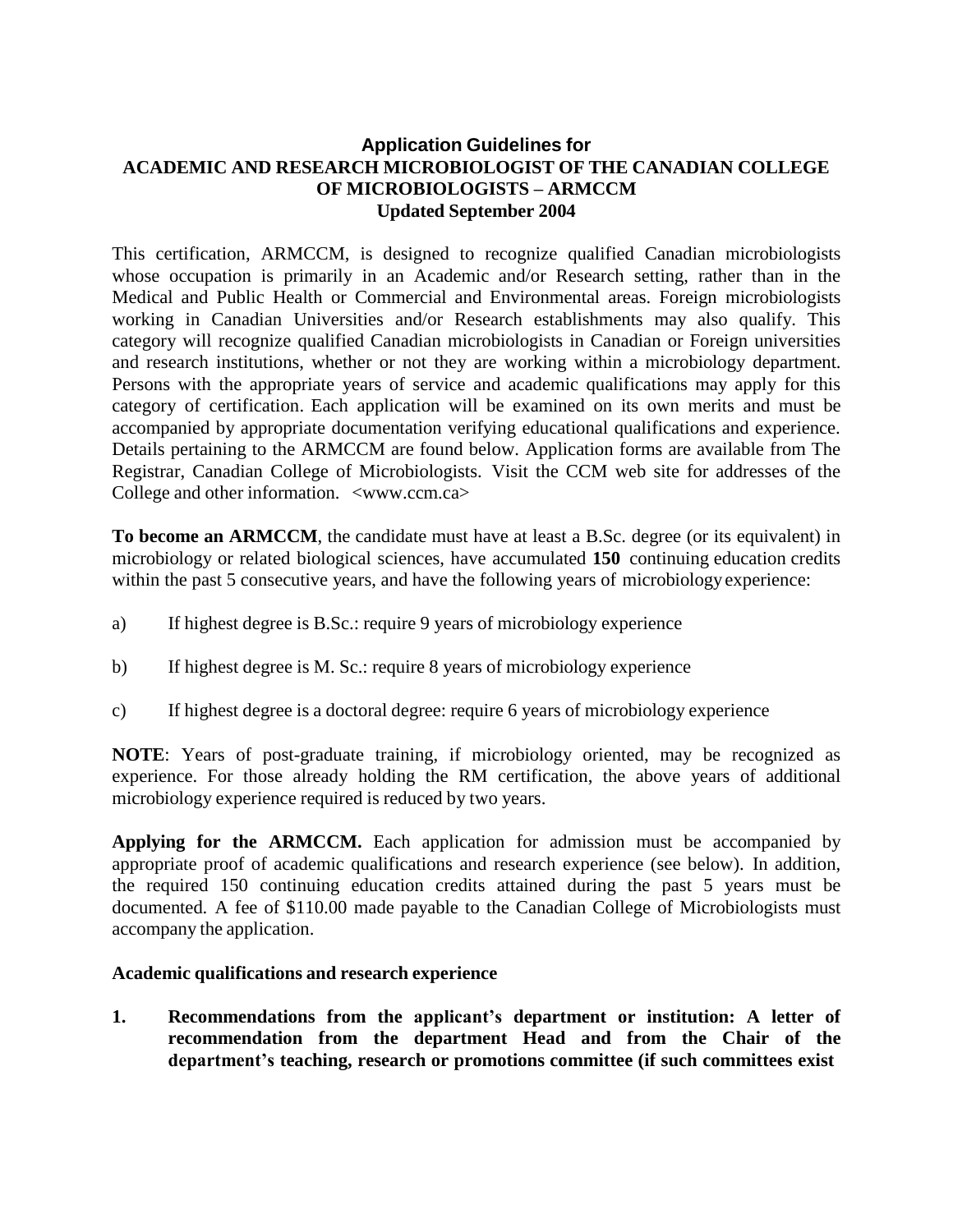**in the applicant's workplace) which address the research and teaching criteria listed below must be requested by the applicant to be sent directly to the Registrar.**

- **2. Letters of Reference: Letters from at least two external referees describing the applicant's research and/or teaching contributions must be requested by the applicant to be sent directly to the Registrar.**
- **3. Applicant's Research Statement: A detailed summary (not exceeding 3 pages) of the applicant's current microbiology research program should outline the objectives of the research, current progress, grant support, and relevance of the project. Publications can be appended to this statement.**
- **4. Applicant's Teaching Statement: A teaching dossier should document the quantity of teaching (undergraduate and graduate microbiology teaching) and the quality of this teaching evaluated by participants and peers. Course development and planning, innovation, and utilization of new teaching technologies in microbiology should be addressed if applicable.**
- **5. Curriculum vitae: The CV should include the applicant's education and employment history, membership in professional societies, publications, etc.**

**The applicant must meet (with documentation) any 9 of the following 18 criteria for research and/or teaching.**

## **Research Criteria**

- **1. Is responsible for an established ongoing research program/project in microbiology.**
- **2. Has demonstrated a capability for research and has contributed original findings, new concepts or experimental methods.**
- **3. Consistent continuous support from peer-reviewed granting agencies (>3 years).**
- **4. Consistent senior (i.e., first) authorship of 1-2 papers per year in leading microbiology journals.**
- **5. Consistent record of oral/poster presentations at national meetings (>3 years).**
- **6. Has record of invited lectureships and symposium contributions.**
- **7. Has supervised more than two graduate or post graduate students, serves on thesis committees, thesis examinations.**
- **8. Actively contributes to specialty courses in microbiological research for honours, graduate or postgraduate students.**
- **9. Actively interacts with other research scientists.**
- **10. Has served as a member of a scientific review committee at a national/international research agency.**
- **11. Has served as a reviewer of scientific proposals for national granting agencies; has served as a reviewer for scientific papers of a national/international journal.**
- **12. Active member of organizing committee at national/international meetings.**